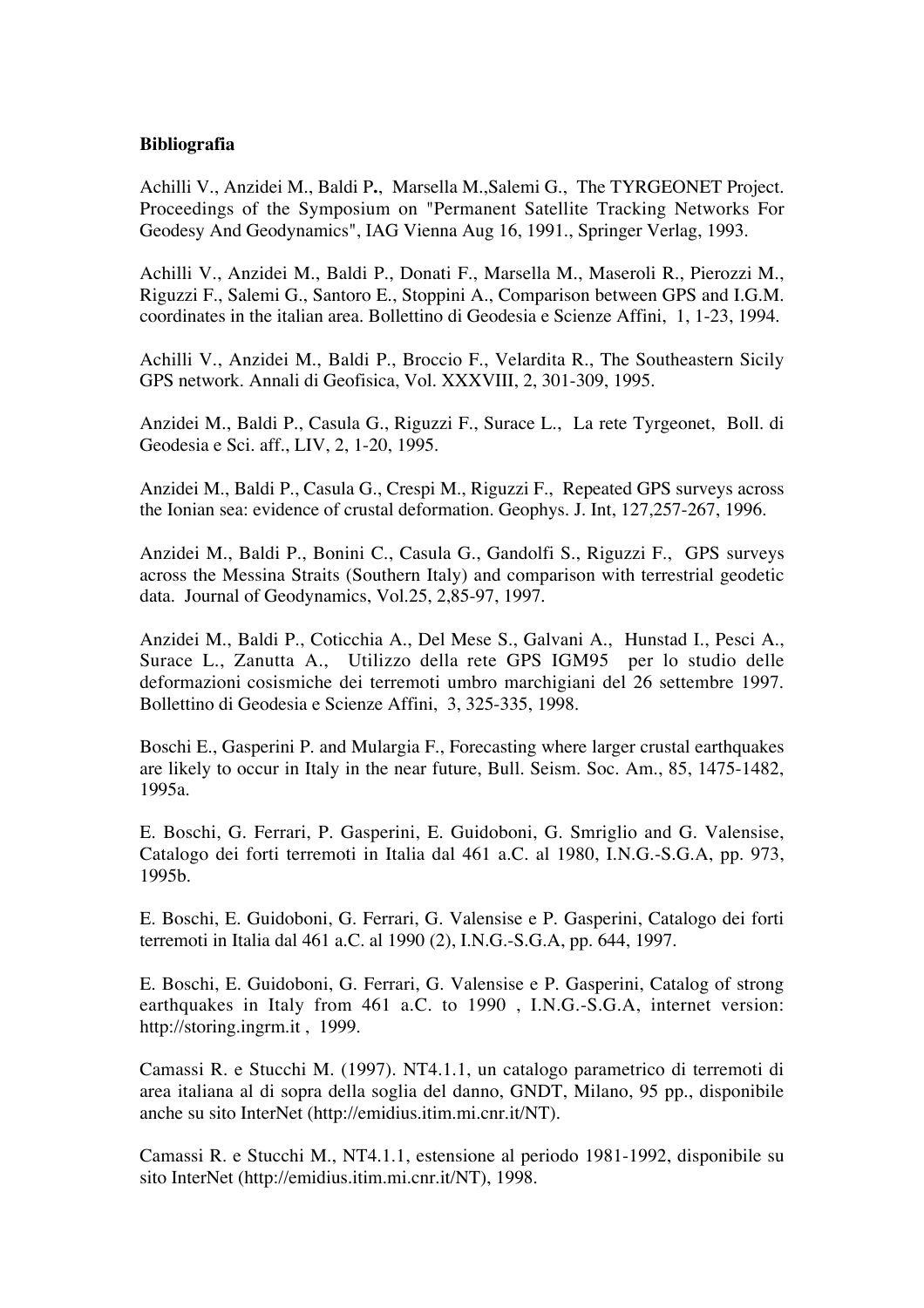Cornell C. A., Engineering seismic risk analysis, Bull. Seism. Soc. Am., V. 58, 1583- 1606, 1968

Ekström, G. , A. Morelli, E. Boschi, and A. M. Dziewonski, Moment tensor analysis of the central Italy earthquake sequence of September-October 1997, Geophys. Res. Lett., 25, 1971-1974, 1998.

Feigl K. D., Agnew D., Bock Y., Dong D., Donnellan A., Hager B., Herring T., Jackson D., Jordan T., King R., Larsen S., Murray M., Shen Z., and Webb F., Space geodetic measurements of crustal deformation in central and southern California, 1984-1992, J. Geophys. Res., 98, 21677-21712, 1993

Ferrari G., Gasperini P. and Guidoboni E., Macroseismic intensity evaluation with the ``Fuzzy Sets Logic'', Annali di Geofisica, 38, 811-826, 1995.

Frankel A. C., Mueller C., Barnhard T., Perkins D. Leyendeker E. V., Dickman N., Hanson S., and Hoper M., National seismic hazard maps, June 1996 documentation U.S. Geol. Surv. Open-File Rep. 96-532 , 1996

Gasperini P., Bernardini F., Valensise G. and Boschi E., Defining seismogenic sources from historical felt reports, Bull. Seism Soc. Am., 89, 94-110, 1999.

Gruppo di Lavoro CPTI (ING: E. Boschi, P. Gasperini, G. Valensise; GNDT: R. Camassi, V. Castelli, M. Stucchi, A. Rebez, G. Monachesi, M. S. Barbano, P. Albini; SGA: E. Guidoboni, G. Ferrari, D. Mariotti, A. Comastri; SSN: D. Molin), Catalogo Parametrico dei Terremoti Italiani, ING GNDT SGA SSN, Ed. Compositori, Bologna, pp. 92, 1999.

Grandori G., Guagenti E., Petrini V., On the use of renewall process in seismic hazard analysis. Proc. 8th World Conf, on Earthquakes Engineering, 1, San Francisco, 1, 287-294, 1984.

Grünthal, G. (Ed.), European Macroseismic Scale 1992 (updated MSK-scale), Conseil de l'Europe. Cahiers du Centre Européen de Géodynamique et de Séismologie, 7, Luxembourg, 1993.

Guidoboni E. e Ferrari G., Historical cities and earthquakes: Florence during the last nine centuries and evaluation of seismic hazard, Ann. Geofis., XXXVIII, No. 5-6, 617-648, 1995

Kanamori H and Jenkins P. C., Determination of local magnitude Ml from strongmotion accelerograms, Bull. Seism. Soc. Am., 68, 471-485, 1978

Heaton T. H., Tagjima F.. and Mori A. W., Estimating ground motion using recorded accelerograms, Surv. Geophys, 8, 25-83, 1986

Magri L., Mucciarelli M. and Albarello D., Estimates of site seismicity rates using illdefined macroseismic data, Pure Appl. Geohys., 143, 617-632, 1994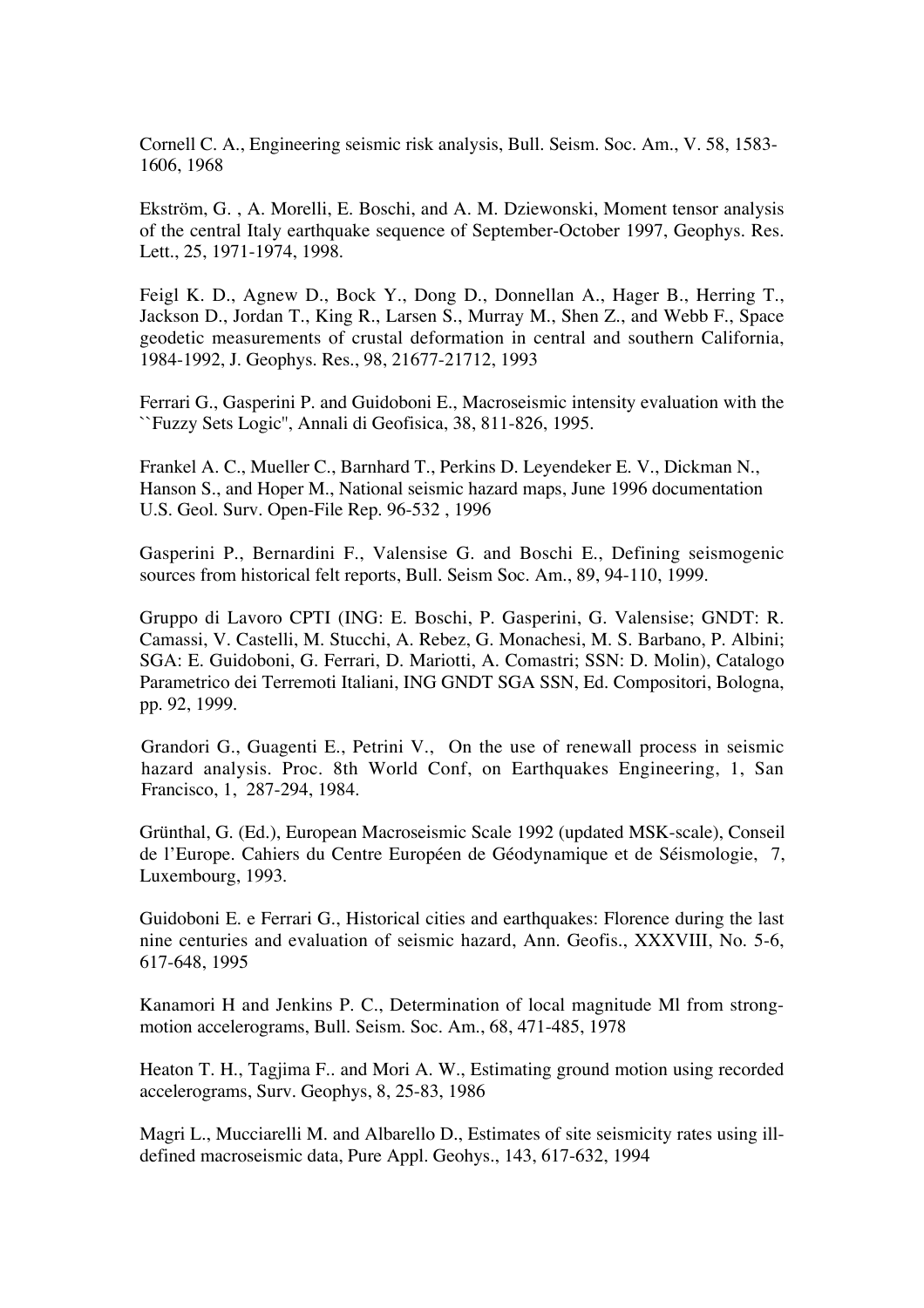Margottini C., Ambraseys N.N. e Screpanti A., La magnitudo dei terremoti italiani del XX secolo, ENEA, Roma 1993, 57 pp., 1993.

Monachesi, G., and M. Stucchi (1997). DOM4.1, an intensity database of damaging earthquakes in the Italian area, open-file report of the Gruppo Nazionale Difesa dai Terremoti, available from http://emidius.itim.mi.cnr.it/ DOM/home.html.

Monachesi G. e Gasperini P. (A cura di), GNDT, Sottoprogetto 5.1.3, Catalogo strumentale dei terremoti, Relazione semestrale delle attività svolte nell'ambito del PE98, disponibile in InterNet all'indirizzo http://ibogfs.df.unibo.it/user2/paolo/www/gndt/reltrim.html, 1999.

Mulargia F., Achilli V., Broccio F., Baldi P., 1991. Is a destructive earthquake imminent in southeastern Sicily?. Tectonophysics, 188, 399-402.

Mulargia F. and Gasperini P., Evaluation of the applicability of the time- and slippredictable earthquake recurrence models to Italian seismicity, Geophys. J. Int., 120, 453-473, 1994.

Panza G.F. , Vaccari F. and Cazzaro R. Deterministic seismic hazard assessment. In F. Wenzel et al. (Eds), Vrancea Earthquakes: Tectonics, Hazard and Risk Mitigation, Kluwer Academic Publishers, The Netherlands, 269-286, 1999.

Perez O. J., Revised world seismicity catalog (1950-1997) for strong (Ms=6) shallow (h=70 km) earthquakes, Bull. Seism. Soc. Am., 89, 335-341, 1999.

Peruzza, L.; Petrini, V.; Rebez, A.; Slejko, D. "Stime probabilistiche preliminari della pericolosità sismica della regione italiana", Atti del 12° Convegno Annuale GNGTS, 1993, p. 343-362.

Romeo G., Wood Anderson digitale, Pub. ING, pp.19, 1995

Romeo, R e Pugliese, A. La pericolosità sismica in Italia. Parte 1: analisi della scuotibilità. (Rapporto tecnico del Servizio Sismico, Nazionale. SSN/RT/97/1), Roma, gennaio 1997.

Sabetta F. Pugliese A., Attenuation of peak horizontal acceleration and velocity from italian strong-motion records. Bull. Seism. Soc. Am., 77, 1491-1513, 1987.

Slejko, D. "Preliminary seismic hazard assessment for the Italian seismic code", Earthquake hazard and risk, Kluwer Ac. Pub, Schenk V. (editor), Dordrecht, 1996, p. 87-124.

Stramondo S., Tesauro M., Briole P., Sansosti E., Salvi S., Lanari R., Anzidei M., Baldi P., Fornaro G., Avallone A., Buongiorno M.F., Franceschetti G., Boschi E. The September 26,1997 Central Italy earthquakes: coseismic surface displacement detected by sar interferometry and GPS, and fault modeling. Geophysica Research Letters, 26, 883-886, 1999.